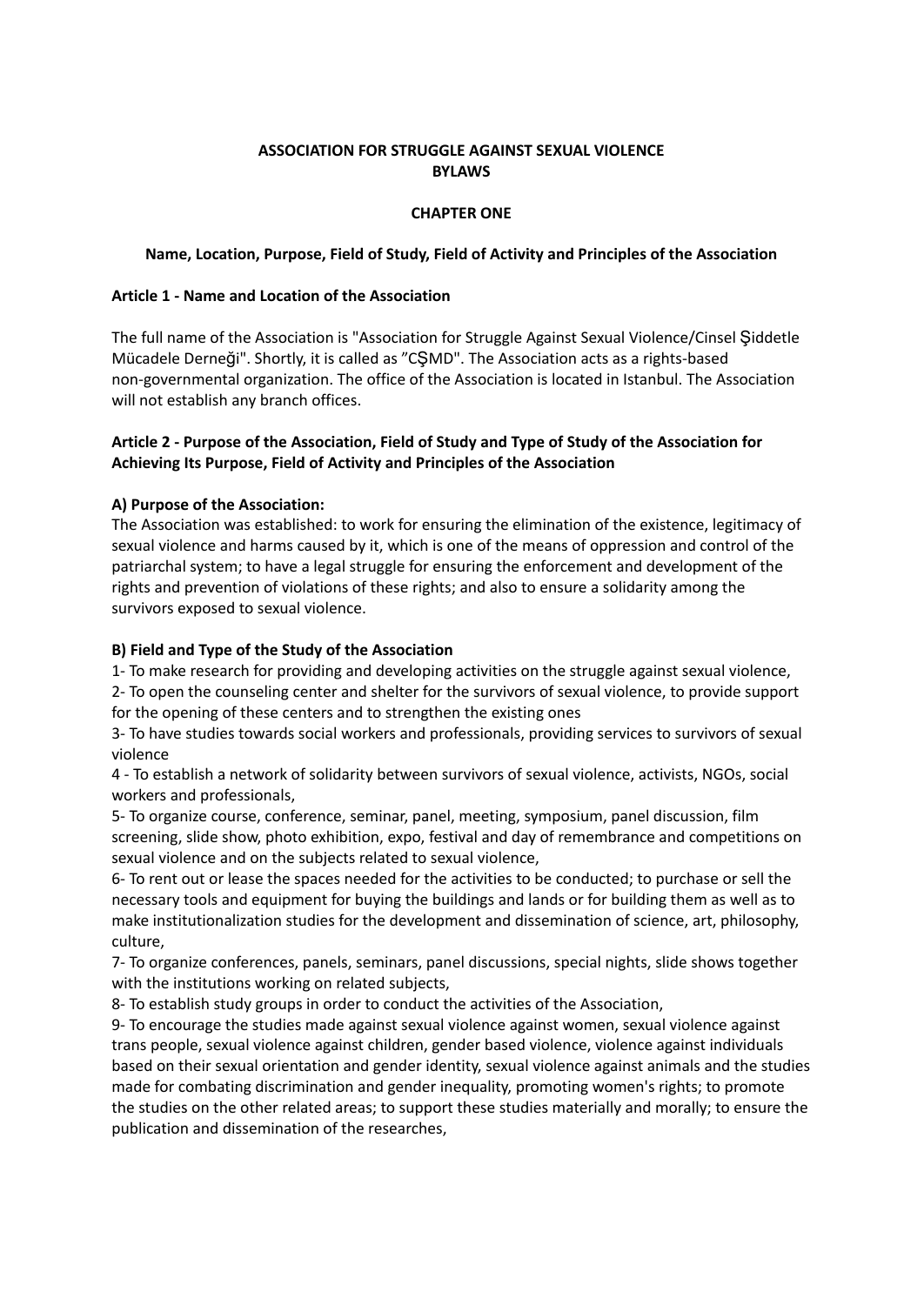10- To supply all kinds of information, papers, documents and publications for the elimination of the legitimacy of sexual violence, to form a documentation center, to publish various publications (such as book, magazine, newsletter, newspaper, brochure, encyclopedia, website, blog, etc.) to inform its members and the public about its studies in line with its purposes, to have visual studies and to make films and to distribute them,

11- To produce scientific and artistic publications developed in Turkey and abroad and provide these to its members; to publish the books, magazines, complementary booklets, brochures, visual materials, films and public spots etc. that are written, translated or prepared by its members; to establish print houses and studios for this purpose; to establish representative agencies across the country for the promotion and distribution of these materials,

12- To have cooperation and joint studies with all relevant public and private institutions, local authorities, municipalities, mukhtars, associations, professional chambers in order to conduct the activities mentioned above. To have cooperation and joint studies with other associations, foundations, unions, individuals, institutions and similar organizations and other NGOs and to establish federations and platforms related to its field of study,

13- To provide a decent working environment for achieving the purpose and to obtain all kinds of technical tools and instruments, stock and stationery items,

14- To make production of publications such as magazines, newsletters, DVDs, web pages, brochures and books as well as of short films, multimedia materials, feature films,

15- To establish international study and coordination commissions and other partnerships to work towards the establishment of regional and global partnership among the all women of the world, 16- To cooperate with the relevant international organizations in all activities to achieve the purposes of the Association, to have fund raising activities and to receive financial aid within the country and from abroad,

17- To receive all kinds of aid in kind, financial aid and grants in accordance with the purposes of the Association,

18- To establish and operate economic, commercial and industrial enterprises in order to obtain the revenues required for the achievement of the purpose of this bylaws,

19- To establish clubhouse, restaurant, recreational facilities, performance hall and bibliotheca-library, to establish social and cultural facilities and to furnish these in order to meet the social needs of its members and to increase the communication and solidarity between them, 20- To organize activities such as cocktails, concerts, theater performances, exhibitions, picnic organizations, trips and recreational activities for raising funds for the Association or to build the social relations and communication between the members and to allow its members to benefit from these activities,

21- To purchase all movable and immovable properties needed by the activities of Association, to sell them, to rent out or lease them and to maintain the rights in rem on the immovables,

22- To establish foundations, federations across the country or abroad or to affiliate with a federation for the achievement of the purposes if it is deemed necessary and to establish facilities by obtaining the necessary permits,

23- To inform the public about the purposes and / or activities of the Association through the media organs and to express the opinions of the Association publicly,

24- To establish and operate or to support training institutions, training centers, courses and dorms at all levels in order to meet the needs of the members regarding trainings,

25- To make research, investigations, developments, studies and surveys with the help of its members or the experts to achieve the purpose and field of study, to identify the recommendations and requests and to publish them with all means of publication,

26- To implement joint projects with the public institutions and organizations in the fields conforming their fields of activity, without prejudice to the provisions of the Law No. 5072 on Relations of Public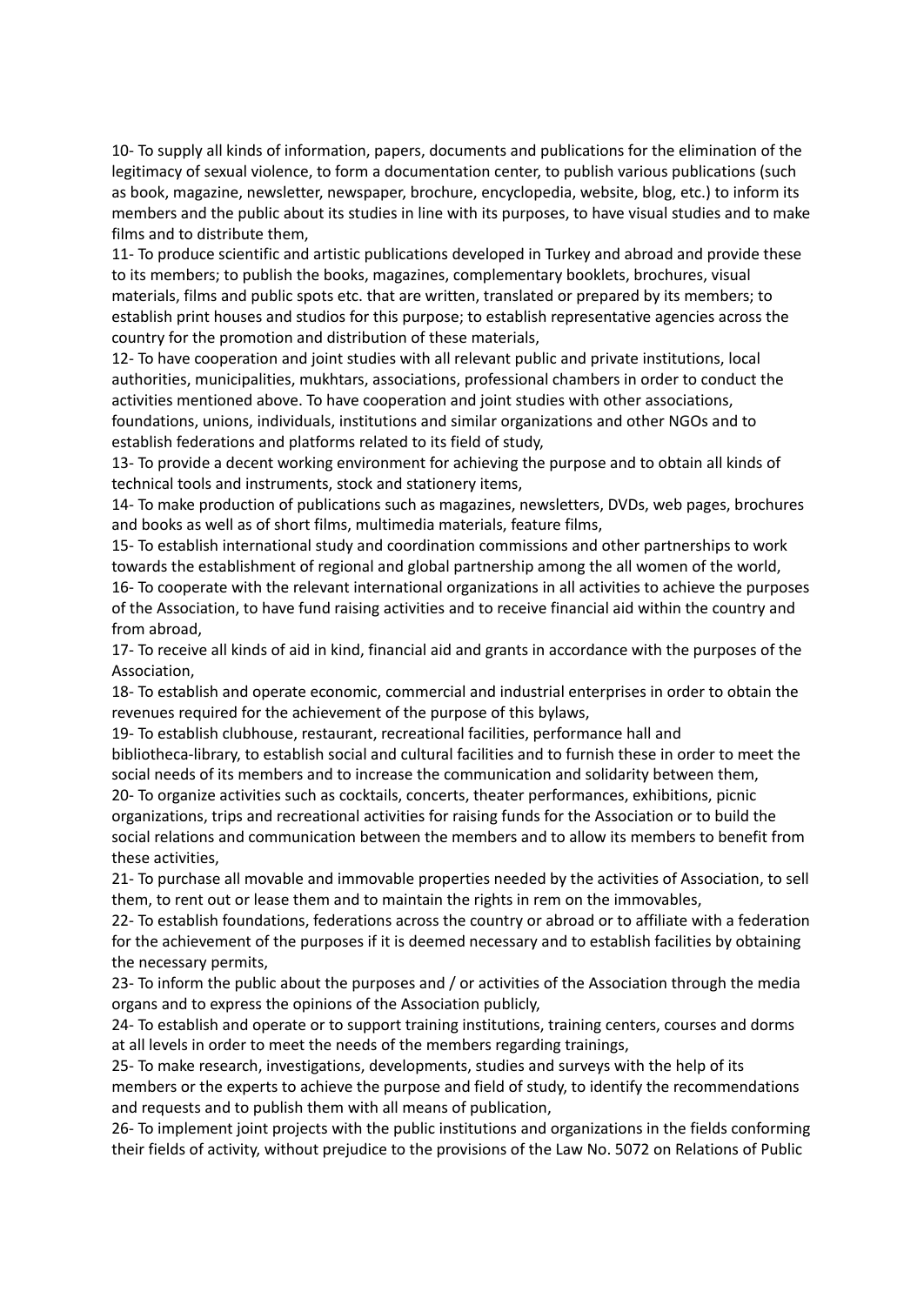Institutions with Associations and Foundations if it is deemed necessary for the achievement of the purposes,

27- To allocate a fund in order to meet the essential needs of its members such as food, clothing, and other goods, services and short-term credits,

28- To establish representative agencies where deemed necessary,

29- To collect the aid and grants and to provide them to others in accordance with the provisions of the legislation on fundraising and the provisions of the Bylaws; to accept conditional and unconditional legacies.

# **C) Field of Activity of the Association**

The Association conducts political, cultural, scientific, social and artistic activities in order to eliminate the existence and legitimacy of sexual violence; to strengthen the existing mechanisms of struggle against sexual violence; to ensure the establishment of the necessary mechanisms needed and to establish a network of solidarity among the survivors of sexual violence, activists, NGOs and social workers and professionals and it provides support for the organizations that operate for achieving these purposes. It also supports animal rights organizations that struggle for the rights of animals for the animals exposed to sexual violence. The Association conducts its activities in line with solidarity and the principles of feminism; by having a firm stance against any kind of speciesism and discrimination based on language, ethnicity, color, age, gender, sexual orientation, gender identity, philosophical belief, religion, sect, national origin, physical or mental disability.

The Association conduct its activities within social environment, within the country or in other countries.

## **D) Principles of the Association**

Association For Struggle Against Sexual Violence,

- is an independent NGO struggling against sexual violence in the light of universal rights and freedoms.
- It is against all forms of speciesism and discrimination based on ethnicity, gender, sexual orientation, language, religion, color, age, disability, political opinion, including but not limited to hate speech and discrimination in any form.
- It works by feminist methods and adopts an organization understanding based on collective study.
- It has a horizontal organizational structure, in which hierarchical and non-participatory practices are not accepted.
- No one can be the chair for more than one (1) period in a row.
- Decisions are taken by consensus.
- There is a zero-tolerance policy against violence.
- Survivors do not bear the burden of proof in their testimonies. No one is obliged to prove and document the violence they are exposed to.
- The understanding of help is not accepted; rather understanding of solidarity directs all the studies.

# **CHAPTER TWO**

# **Procedures of Membership, Rights and Obligations of Members and Termination of Membership**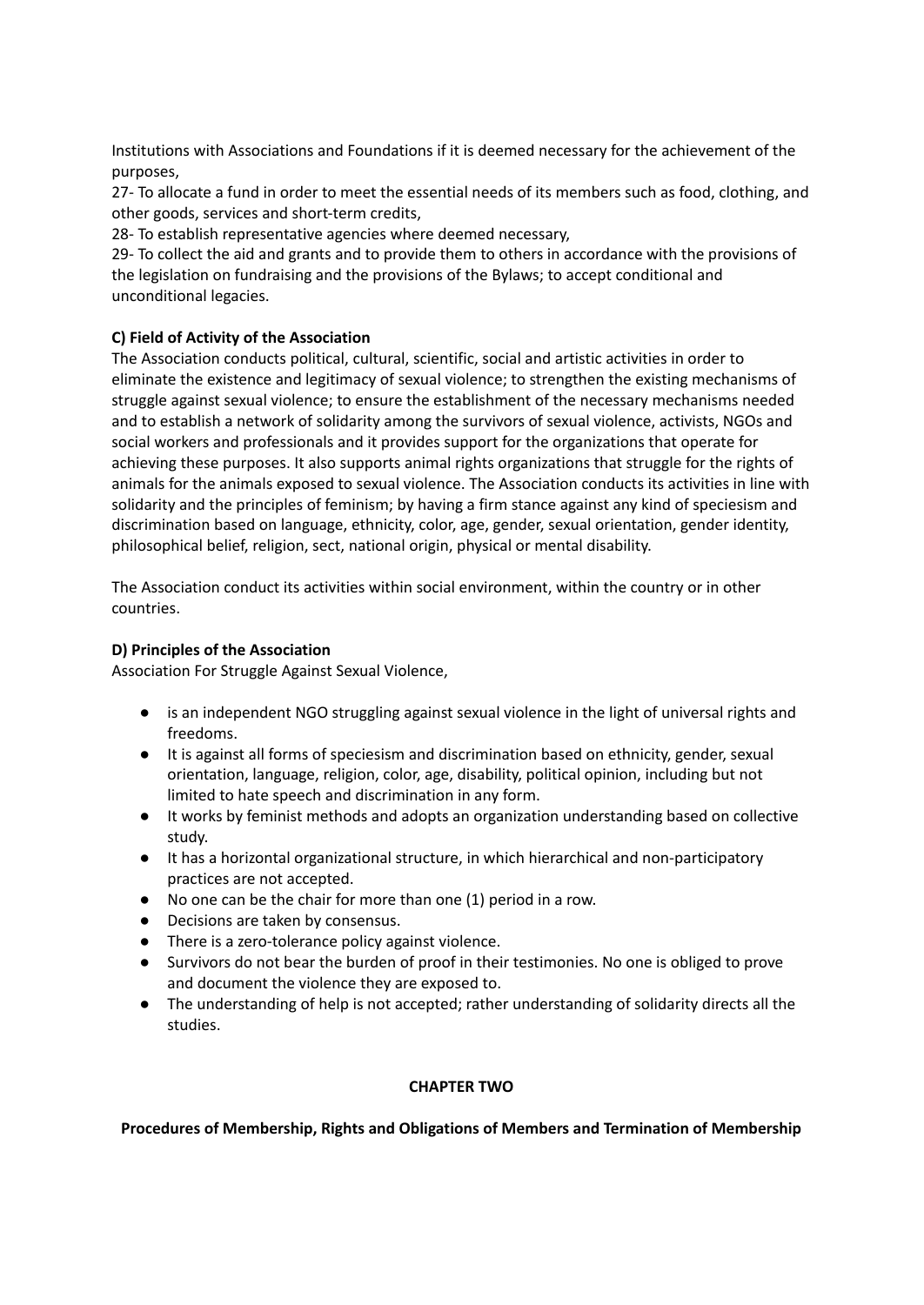### **Article 3 - Rights and Procedures About Membership**

Any legal entity having legal capacity, who has the legal capacity to act and who has agreed to work by adopting the purposes and principles of the Association and who meet the conditions stipulated by the legislation is entitled to join the Association as a member. The first condition of being a member of the Association is the references provided by at least two of the members of the Board for the natural or legal entity who wants to become a member. However, foreign natural entities should have the residence permit in Turkey to become a member. This condition does not apply in case of honorary membership.

The applications for admission made to the Association in a written format, shall be evaluated within a maximum of 30 days by the Board and the applicants are informed regarding their admission or refusal by a written notification. Following the admission of the member, the related information on the membership status is added to the registry of the Association.

Applicants, who are known to have acts which are racist, sexist, homophobic and transphobic and who commit physical, sexual and psychological violence against the all the living things, who commit hate crimes, who are perpetrator of sexual harassment, who are carrying firearms and making discrimination and who prevent the people from enjoying their rights cannot be members of the Association.

Full members of the Association are those accepted as members by the founding members and by members of the Board upon their application.

Local and international scientific professionals, community service professionals, communication staff, psychologists, psychiatrists, sexual health experts, psychological counseling staff, academic staff, expert staff, authors, research staff, trainers, legal staff, artists, who has experience in the field of women rights as well as the people, who contribute materially and morally to the Association with enthusiasm within the country and abroad can be granted with honorary membership.

Honorary members who are experts in any of the field of study of the Association are obliged to fulfill the responsibility of providing counseling and instruction to the relevant commission when necessary. The Association may nominate its honorary members as the representatives in its field of study or specialization, when necessary. Honorary members do not have the right to vote and to be elected. They are not obliged to pay the admission and annual fees, only the donations they made are collected. The termination of honorary membership is only possible with the decision of the General Assembly or resignation.

#### **Article 4 - Obligations of Members**

Obligations of Members consist of assuming the fees and duties.

a) Each person is obliged to pay the admission fee determined by the Board after the application for membership has been approved.

b) Each member is obliged to pay the membership fee determined by the Board. Members make this payment monthly or yearly with their own initiative. The Board is authorized to increase or decrease the admission fees and membership fees.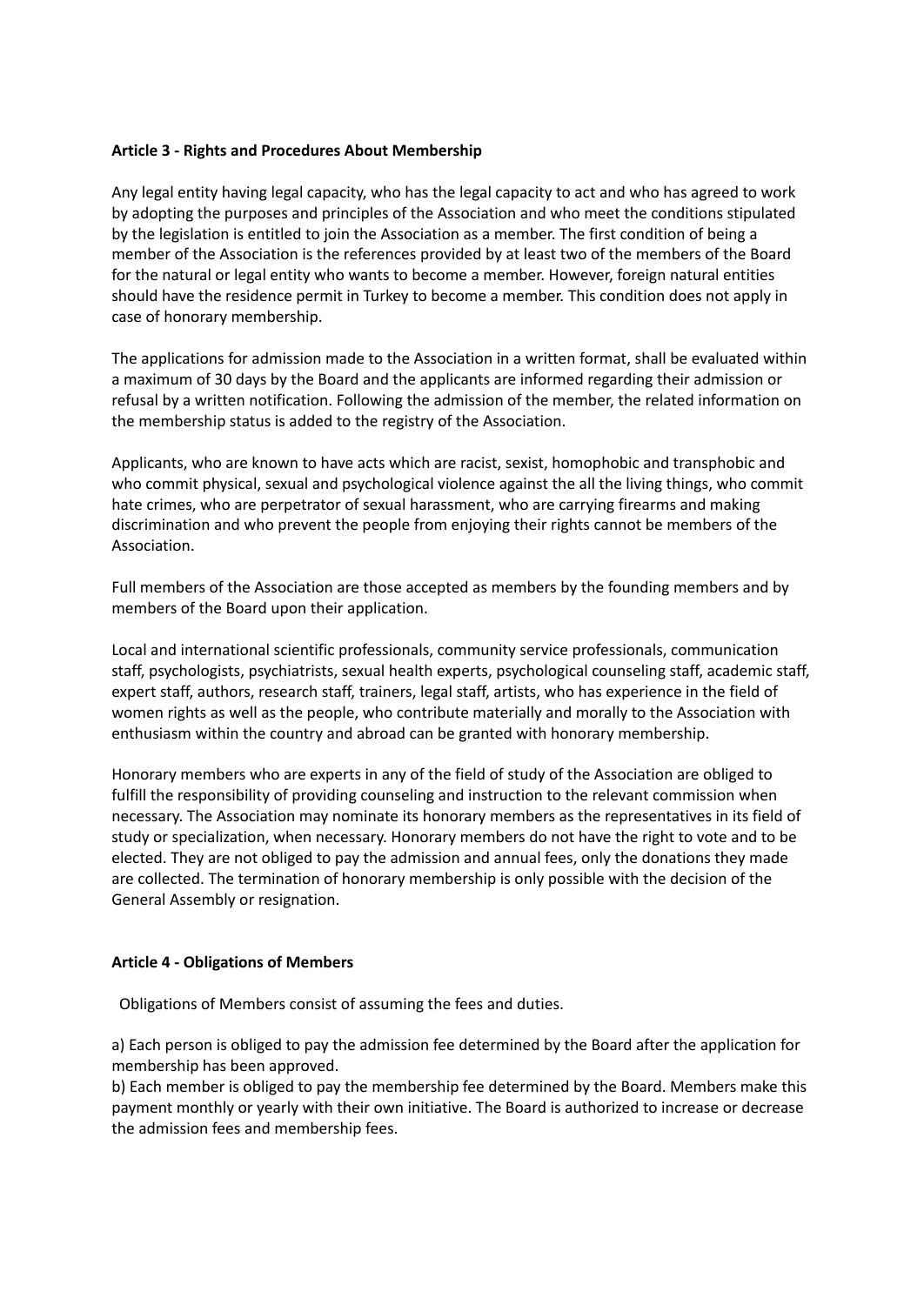c) No member may be compelled to take part in any activities of the Association. However, the authorized boards of the Association may appoint the members in line with the purposes of the Association.

d) Members are obliged to comply with the bylaws of the Association, to fulfill the duties and responsibilities they assumed and to show their commitment to the Association. Each member is responsible for acting in accordance with the purpose of the Association, in particular, avoiding behaviors that may hinder or make it difficult for the Association to achieve its purpose. Members of the Association act responsibly in their speeches, statements made and in their writings that may affect the purpose, principles and vision of the Association and take care the Association in a way that not to harm it.

## **Article 5 - Resignation and Termination of Membership**

Every member is entitled to the right to resign from the membership on the condition that they provide a written notification.

The related procedures are deemed complete upon receipt of member's written notice by the Board. However, in this way, the members unsubscribed are obliged to pay the membership fee accumulated until the date they leave.

#### **Conditions of Termination of Membership:**

a) It is the authority of the Board to ask the final defense from and to issue the exclusion if necessary, for those who do not comply with the decisions of the General Assembly and the Board, who make the achievement of purposes and the studies of the Association difficult and those who act against the principles of the Association, who assumed a responsibility on behalf of the Association without any authority to do so.

b) The fees paid by those who have resigned or excluded are not refunded.

c) The resigned and excluded members of the Association cannot claim the right on the studies and assets of the Association.

d) In case that the provisions of the Bylaws have not been followed partially or completely and that the member has not paid the fees following a written notice in 6 (six) months, the member may be excluded from the membership by the decision of Board without any need for notification.

e) It is within the competence of the Board to ask for defense from those who have sexist, homophobic and transphobic acts and behaviors, who commit physical violence to others, who threat and blackmail, and those who commit hate crimes, if necessary.

#### **CHAPTER THREE**

#### **Bodies**

#### **Article 6 - The Bodies of the Association**

- **I) The compulsory bodies of the Association are;**
- 1- General Assembly
- 2- Board (of Directors)
- 3- Supervisory Board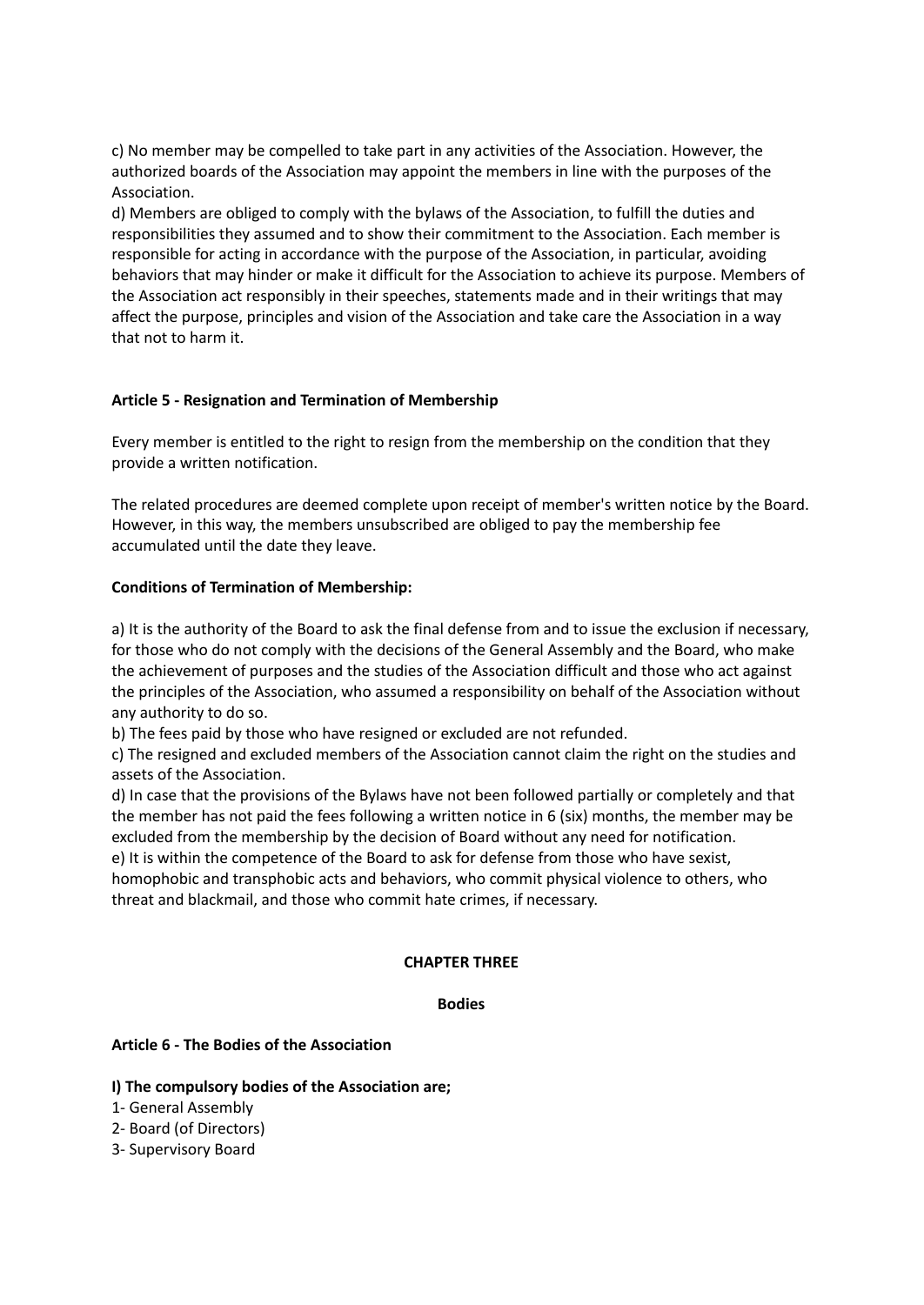**II) Other Bodies:** In addition to the bodies listed in the first paragraph of this article, other commissions such as committee, commission, and study group having a temporary or permanent nature may be formed for various purposes by the decision of the Board. However, the duties, authorizations and responsibilities of the General Assembly, the Board and the Supervisory Board cannot be transferred to these bodies.

# **Article 7- Organization of the General Assembly of the Association, Time of the Meeting**

General Assembly is the highest authoritative decision making body and consists of the members of the Association.

General Assembly;

1- convenes ordinarily in the time provided in this bylaw,

2- convenes extraordinarily within thirty days; in cases where the Board or Supervisory Board deems it necessary or by the written application of one fifth of the members.

Ordinary General Assembly meets up in October once in three years at the date and time to be determined by the Board.

The general assembly is called by the Board to the assembly meeting. The call to the General Assembly meeting is made by using one or more of the methods specified in the relevant legislation. If Board fails to call the General Assembly to the meeting; following the application of one of the members, justice of the peace shall appoint three members to call the General Assembly to the meeting..

# **Article 8- Types and Procedures of Voting and Decision Making in the General Assembly**

In General Assembly meeting unless a decision taken stating otherwise, the voting are made openly. In open voting, the method specified by the chair of the General Assembly shall be applied.

In the case of secret voting, papers or ballot papers sealed by the chair are put into a hollow container following voting of the members, and the result is determined by calculating the votes openly after the voting.

General assembly decisions are taken by absolute majority of the members present at the assembly meeting. The decisions regarding the amendment of the bylaws and annulment of the association shall only be taken by two thirds of the members present at the meeting.

#### **Article 9 - Duties and Authorizations of the General Assembly**

- 1- Selection of the bodies of the Association
- 2- To discuss and decide on the draft of Board on amendment of Association's bylaws,
- 3- Evaluation of the reports of the Board and Supervisory Board and acquittal of the Board,

4- Evaluation of the draft budget prepared by the Board and approval of the budget with or without any changes,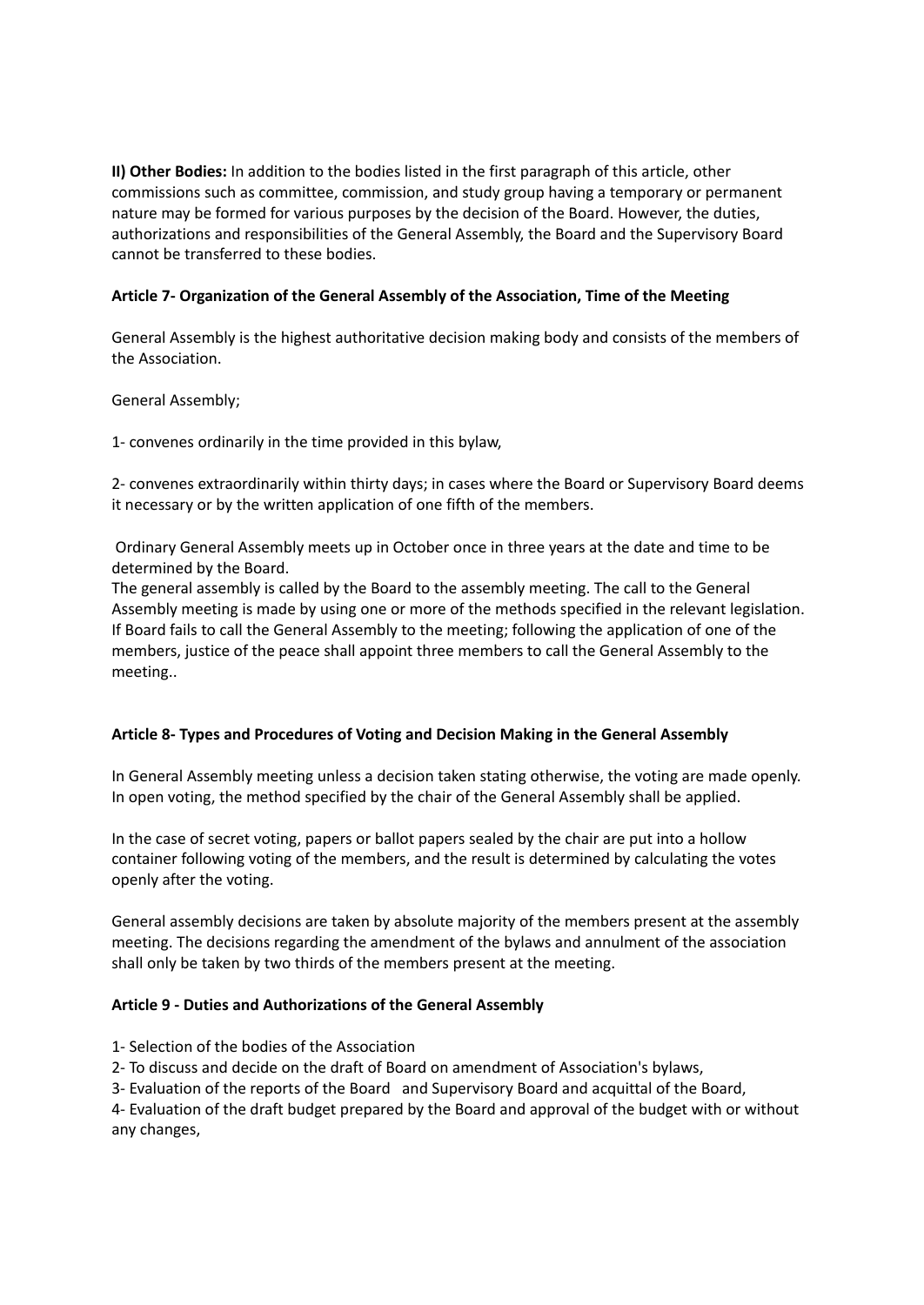5-Audit of the other bodies and if deemed necessary, exclusion of them from their duties with justified reasons

6- Evaluation and decisions made regarding the appeals against the decisions of the Board about the rejection or termination of membership,

7- Provide authorization of the Board to purchase the immovable properties required for the Association or to sell existing immovables,

9- Provide authorization to the Board to establish a federation, to join or leave from existing federations to which the Association is a member,

10- Provide authorization to the Board to decide to establish branch offices and to follow all the procedures related to the branch offices to be opened,

11- Annulment of the Association,

12- Evaluations of the proposals of the Board and all the other bodies of the Association and decisions to be made in that regard,

13- Use of the authority and execution of all the actions assigned to any other body, as being the highest executive body of the Association

14- If it is deemed necessary to decide on the allocation of a fund,

15- Fulfillment of other duties assigned to General Assembly as stated in the Legislation.

## **ARTICLE 10 - BOARD**

#### **I) Organization of the Board**

Board members shall be elected by the General Assembly as 5 (five) principal and 5 (five) alternate members. At the first meeting after their selection, Board shall make a division of labor with a decision and it assigns the Chair, Vice Chair, Secretary General, Accountant and Member of the Board. The Board may convene at any time, if deemed necessary.

The members of the Board shall not be nominated and elected as chair of the Board at the next ordinary general assembly following the ordinary general assembly in which they are elected. This rule does not apply to elections held in extraordinary general assembly meetings.

The Board may convene the members at any time on the condition that all members are notified. It is convened on the condition that more than half of the total number of members present. In this case, decisions are taken by the absolute majority of the total number of members attending the meeting.

If there is a decrease in the number of the primary members of the Board due to resignation or other reasons, it is mandatory to call the alternate members for duties respectively.

#### **II) Duties and Authorizations of the Board**

1- To represent the Association or authorize one of its own members or a third party to represent the Association,

2. To generate recommendations regarding the field of activity and study specified in the bylaws, to discuss policies, strategies and priorities in order to achieve the purpose and activities, to perform the duties assigned to it by the general assembly,

3- To make transactions related to income and expenses accounts and to prepare and present the budget for the next term to the general assembly,

4- To purchase immovables, to sell movables and immovables belong to the Association, to construct buildings or facilities, to make lease agreements, to have mortgages or to maintain rights in rem in favor of the Association, with the authorization granted by the General Assembly,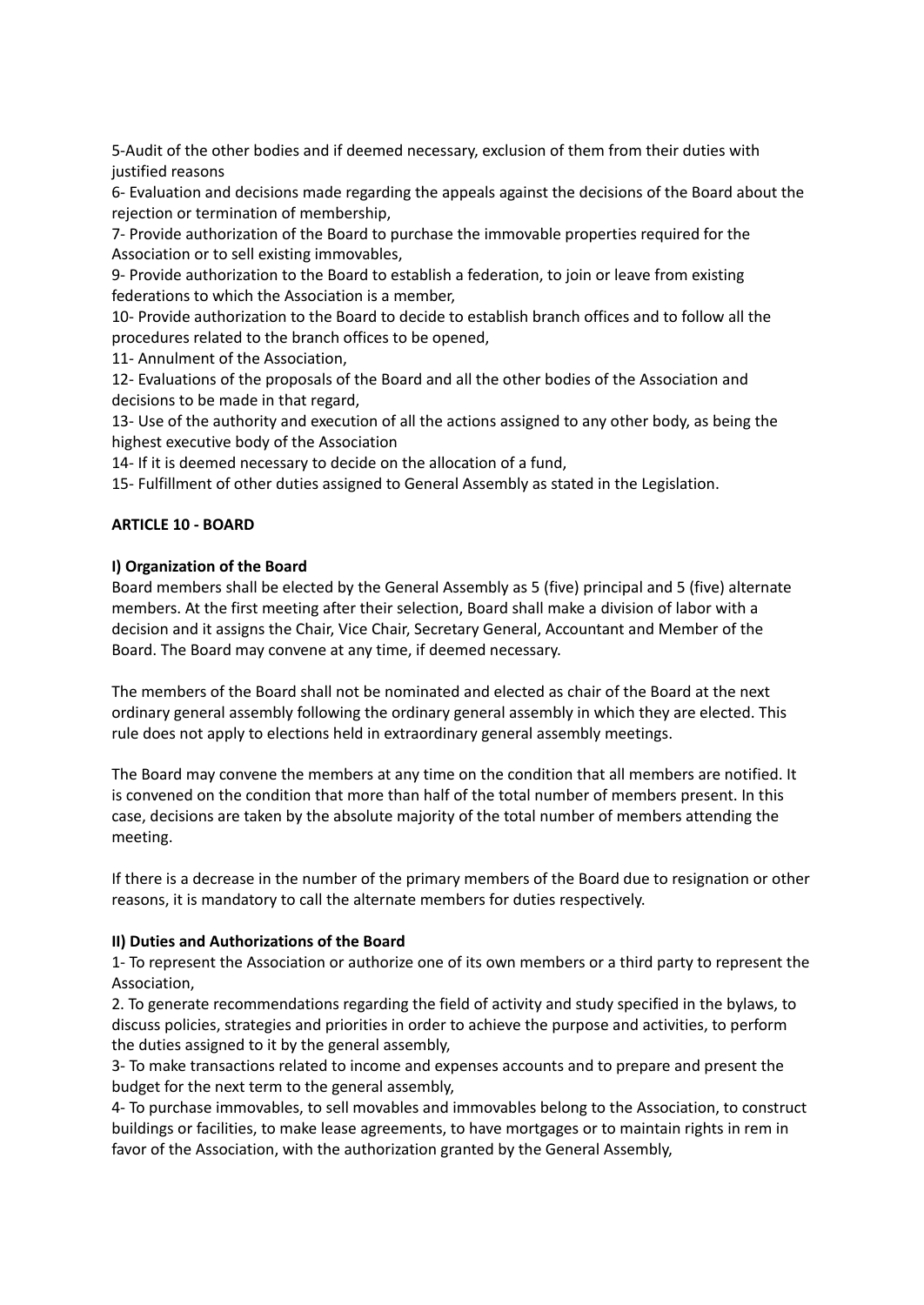5- To establish a federation, to join or to leave from the federations established; to join or leave from the organizations abroad, to make suggestions about having cooperation with them and to submit these to the approval of the general assembly, to take decisions and necessary actions in these matters within the framework of the authorizations granted by the general assembly,

6- To give authority to one or more of the members of the Association in order to establish and remove study groups on the subjects and areas that it finds necessary,

7- To make the transactions related to the income and expense accounts of the Association, to determine the upper limit of the cash reserves to be kept in the safe of the Association for the daily and compulsory expenditures, and also to determine the bank and branch of the bank to which the income of the Association will be deposited,

8- To conduct judicial, financial and administrative proceedings, to file a lawsuit, to come to an agreement, to grant a discharge, to waive from legal action or to accept the case and to give a power of attorney applied in these matters in all disputes related to Association,

9- To provide the power of attorney to its members in order for them to represent the entity of the Association against natural and legal entities and protocol and the judicial bodies,

10- To prepare, enact and amend the bylaws related to the internal studies of the Association and the study groups to be established,

11- To Establish the advisory committee from the study group members and experts, if needed,

12- To ensure the establishment of representative agencies where necessary,

13- To execute the decisions taken in general assembly,

14- To prepare a report explaining the balance sheet, income and expense tables and the activities of general assembly at the end of each year of activity and to present it to the general assembly when it convenes,

15- To ensure the implementation of the budget, to decide on taking loans by the Association,

16- To determine the membership and admission fees and to decide whether to increase or decrease them,

17- To decide on the admission or exclusion of the members; to decide on providing honorary membership and honorary presidency to those who have contributed to the Association,

18- To decide to establish partnership, economic enterprise, foundation and allocated aid fund or to participate in or join the similar which exist or which will be established,

19- To decide on behalf of the Association to have international studies, to join the organizations abroad as a member or to cooperate with them,

20- To assign the staff who will make the studies of the Association or to terminate their assignments when necessary,

21- To make every kind of decision it is authorized to do so for achieving the purpose of the Association

22- To perform other duties assigned by the bylaws and to use its authorizations

# **Article 11- Organization, Duties and Authorizations of The Supervisory Board**

The Supervisory Board shall be elected by the general assembly as containing three primary and three alternate members

If there is a decrease in the number of the primary members due to resignation or other reasons, it is mandatory to call the alternate members for the duties respectively relative to the number of the votes they took in the general assembly meeting.

# **Duties and Authorizations of the Supervisory Board**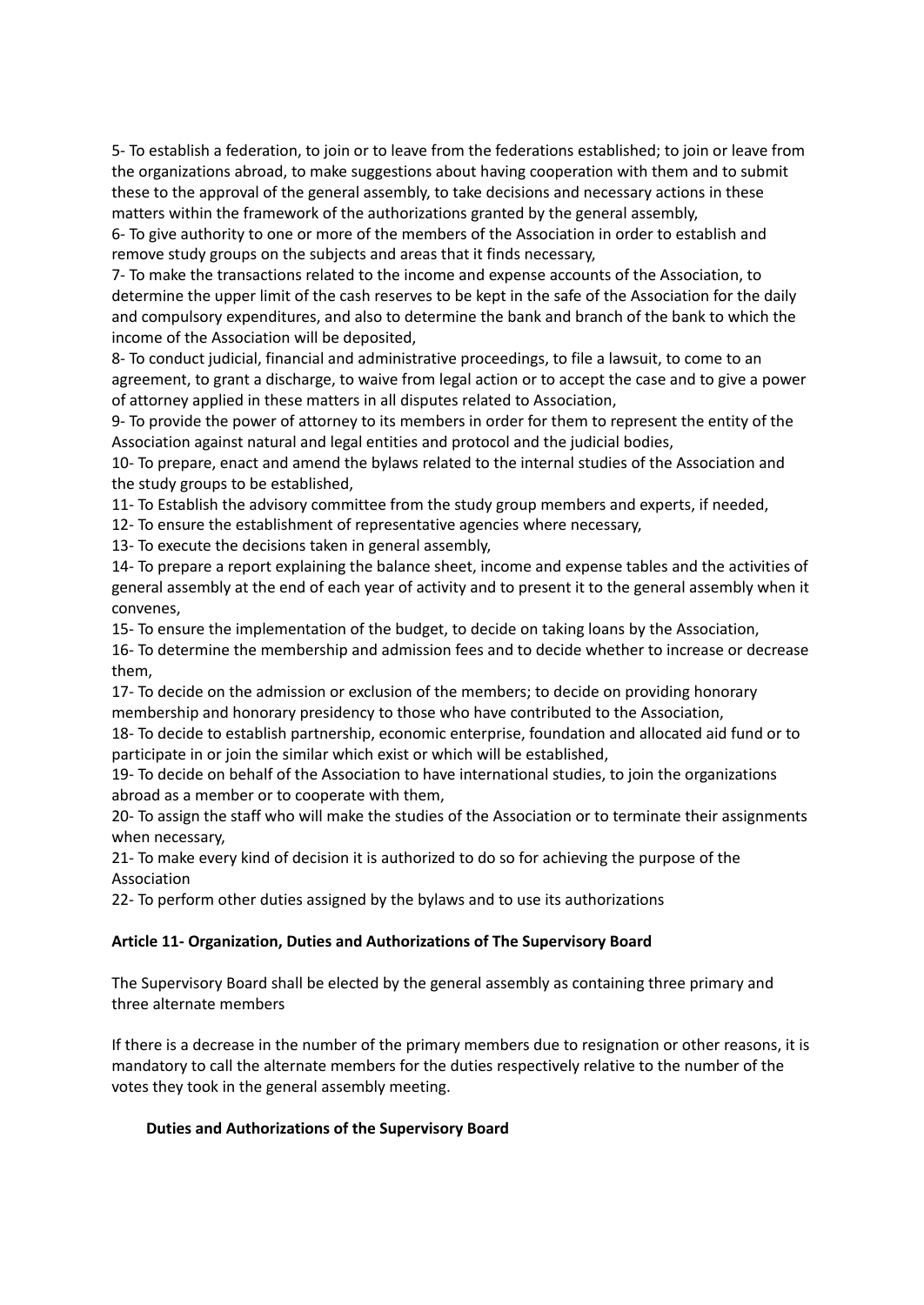Supervisory Board audits the activities of the Association at certain intervals in a year in line with the procedures and methods defined in bylaws to ensure that whether it makes transactions in line with the conditions of work which are stated as necessary to achieve the purposes in the bylaws, whether it keeps books, accounts and registries duly in line with the legislation and bylaws of the association and Supervisory Board prepares a report in accordance with the data it collected and present it to the Board and the General Assembly when these convene.

The Supervisory Board, when necessary, calls the general assembly to the meeting.

## **CHAPTER FOUR**

## **Miscellaneous Provisions**

## **Article 12 - Income Sources of the Association**

The income sources of the Association are listed below.

Membership Fee and admission fee: The amount of these is determined by the Board. Donations and aids made willingly to the Association by natural and legal entities,

The income generated from activities organized by the Association (such as tea party, cocktails, trips and recreational activities, sport contests, conferences, etc.),

The income generated by the sell of the materials such as brochures, books, paintings, postcards, etc. prepared by the Association or prepared by others allowing the Association to sell, and the income generated by economic enterprises of the Association,

The income generated from the assets of the Association

Donations and aids to be collected in accordance with the provisions of the legislation on fundraising,

Profits gained from the activities of Association that was organized in order to provide the income needed to achieve its purposes,

The other income generated from the scientific (such as congress, conferences, seminar) and social (tea party, ball, lottery, cocktail, recreational activities, concerts) events held by the Association in order to achieve its purposes.

International funds,

interest income on bank deposits,

Other revenues.

# **Article 13 - Registries With Principles and Procedures of Bookkeeping**

Principles of bookkeeping;

The books of the Association shall be kept in accordance with the method of operating account. However, if the annual gross income exceeds the limit stated in article 31 of Regulations on Associations books are kept on the basis of balance sheet starting from the following financial period.

In case that books are kept on the basis of the balance, if the Association is under the abovementioned limit for two consecutive financial periods, operating account method will be used again starting from the following year.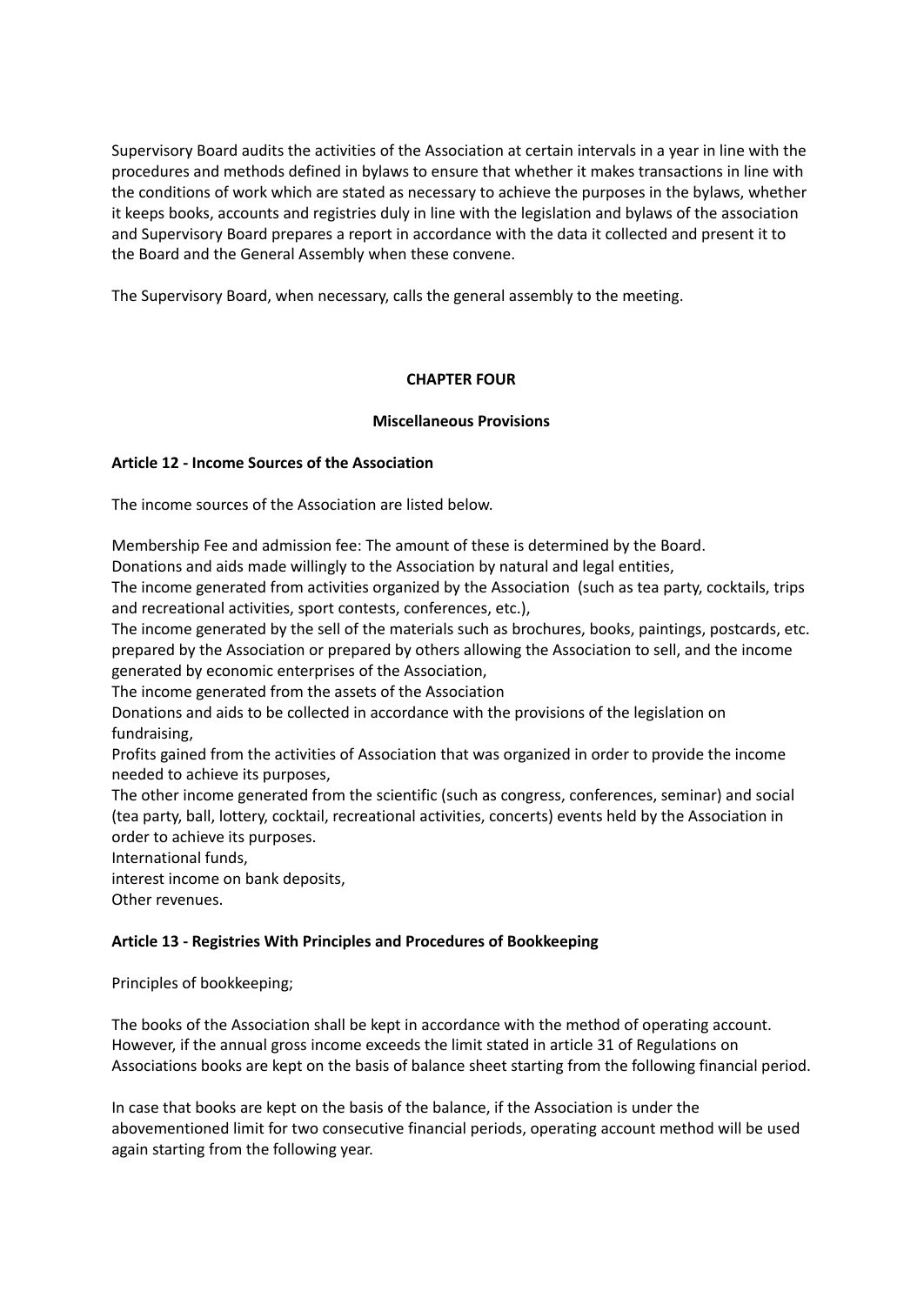Without adhering to the abovementioned limit, bookkeeping can be performed on the basis of balance by the decision of the Board.

In case the Association establishes an enterprise, books shall be kept for this commercial enterprise according to the provisions of the Tax Procedure Law.

Procedures of Registry

The books and records of the Association shall be kept in accordance with the procedures and principles specified in the Regulations on Association.

Bookkeeping

The following books are kept in the Association.

**1-Minute Book:** The decisions of the Board are recorded in this book respectively according to their date and sequence numbers and it is signed by the members of Board that attend the meeting.

**2-Member Registry:** ID information, the dates of admission and termination of the membership of members are recorded in this book. Admission fees and membership fees paid by the members can be recorded in this book.

**Document Registry Book:** Incoming and outgoing documents are recorded in this book respectively in accordance with their dates and sequence numbers. Originals of the incoming documents and copies of the outgoing documents are filed. Incoming and outgoing documents via e-mail will be kept by taking their printouts.

**4- Operating Account Book:** Incomes received and expenses made on behalf of the Association are explicitly and regularly recorded in this book.

#### **Approval of the Books**

Before starting to use the books obligatory to be kept in the Association, (except Ledger), the books have to be approved by the Provincial Directorate of Associations or the notary public. The use of these books is continued until the pages are finished and no intermediate approval of the books shall be allowed. However, the books and the books with forms or continuous forms kept on the basis of a balance sheet should be approved by notary public annually in the last month of the preceding year of use.

#### **Income Statement and Balance Sheet Arrangement**

At the end of the year, (31 December) in case of keeping records on the basis of operating account, "Operating Account Table" is issued (as mentioned in Annex 16 of Regulation on Associations). If books are kept on the basis of a balance sheet, balance sheet and income statement are issued at the end of the year (31 December) based on the General Communique of the Accounting System Application published by the Ministry of Finance.

#### **Article 14 - Internal Audit of the Association**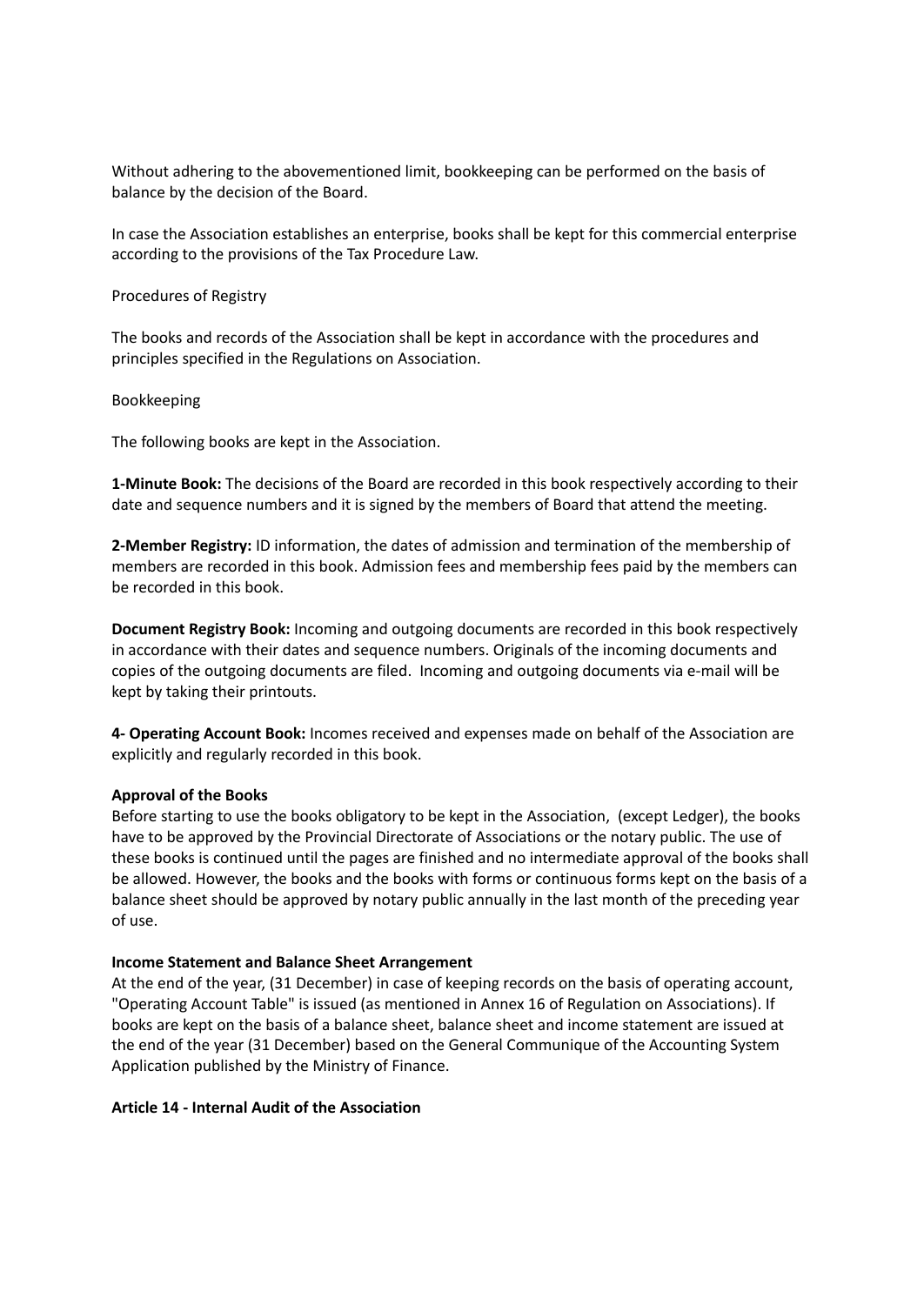In addition to the internal audits that can be performed by the General Assembly, the Board or the Supervisory Board, audits can also be performed by independent auditing firms. Audits conducted by the General Assembly, Board or independent auditing firms, do not remove the obligation of the Supervisory Board in that regard.

The audit of the Association is conducted by Supervisory Board once a year at the latest. General Assembly or Board may conduct audits or may call independent auditors to do so, when deemed necessary.

## **Article 15 - Procedures of Taking Loans in the Association**

The Association may take loans with the decision of the Board if it is needed to conduct its activities and to achieve the purposes of the Association. The borrowing can be made by means of credit purchasing of goods and services and can also be in the form of cash loans. However, this borrowing cannot be in the amounts that exceed the income sources of the Association in a way that will make the Association to feel pinched.

#### **Article 16 -The Ways to Amend the Bylaws**

Amendments in bylaws can be made by the decision of general assembly.

In order to amend the bylaws in the general assembly, a quorum of two thirds of the members of the Association entitled to attend and vote must be present If the meeting is adjourned due to the absence of the quorum, no quorum is sought for the second meeting. However the number of the members attend this meeting shall not be less than the double of the number of the total members of the Board and Supervisory Board.

Votes of two thirds of the members who attend the meeting entitled to vote are needed for amending the bylaws. Voting for the amendment in the bylaws is made openly in General Assembly.

# **Article 17- Annulment of the Association and Methods of Liquidating the Assets**

The general assembly can always decide to the annulment of the Association.

In order to discuss this matter in the general assembly, two thirds of the members entitled to attend and vote shall be present at the general assembly. If the meeting is adjourned due to the absence of the quorum, no quorum is sought for the second meeting. However the number of the members attend this meeting shall not be less than the double of the number of the total members of the Board and Supervisory Board.

The decision of annulment of the association may be taken only by votes of two thirds of the members those attend and entitled to vote. In the general assembly, voting for decision of annulment is made openly.

#### **Liquidation Procedures**

When the General Assembly decides to annulment of the association, the cash, assets and rights of the association is liquidated by a liquidation committee consisting the members of the last Board. This process starts on the date the General Assembly meeting where the decision to annul the